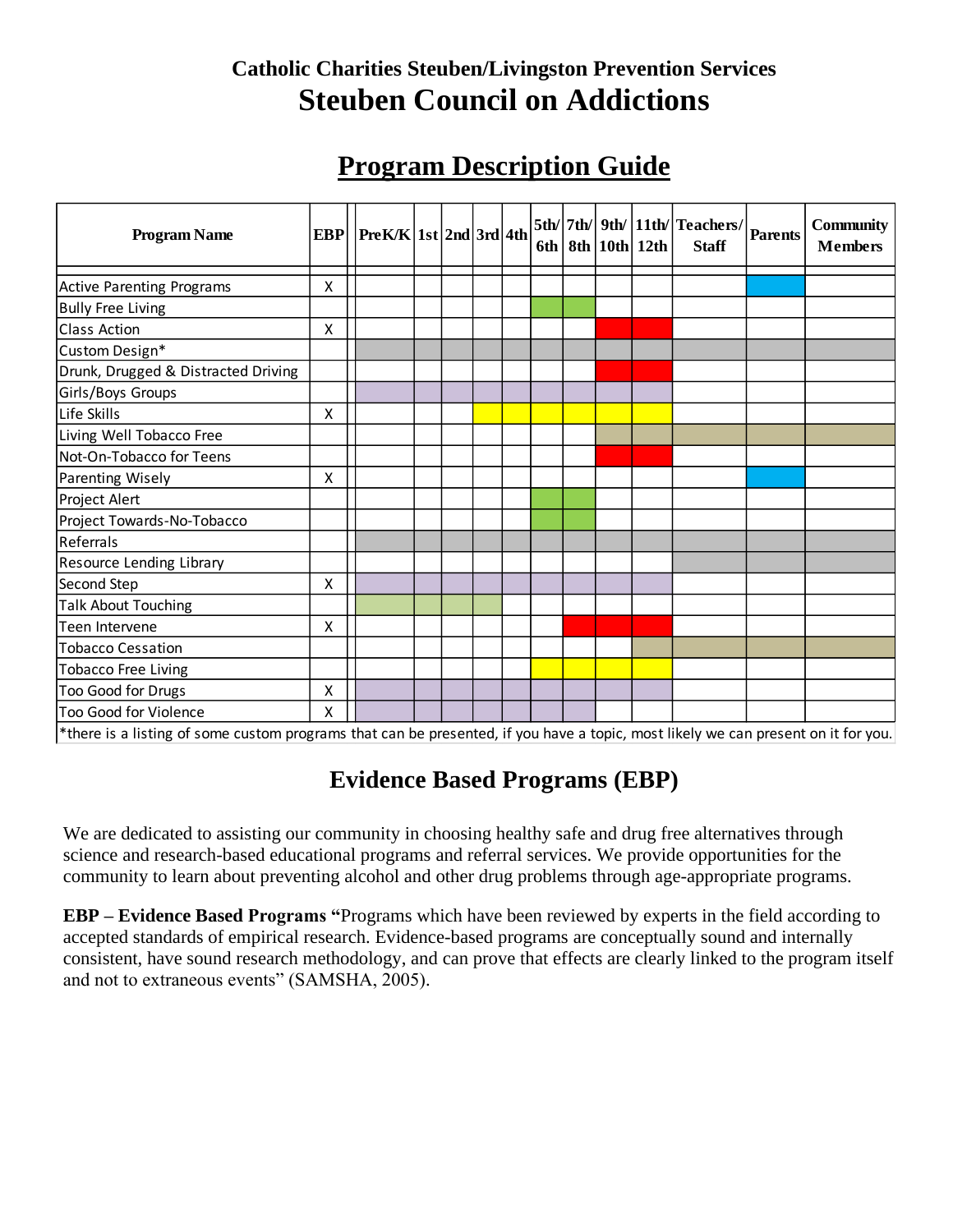### **1, 2, 3, 4, Parents**

Length: Six hours in 3-6 sessions

Population: Parents and caregivers of children ages 1-4

Description: This program teaches stages of development and more. It is a multicultural video and discussion program for a parent that includes development stages, bonding, discipline, encouragement, choice and consequences and more.

Publisher: Active Parenting

# **Active Parenting Now!**

Length: Six hours in 3-6 sessions

Population: Parents and caregivers of ages 5-12

Description: In this program, parents will enhance or gain techniques that will help them develop cooperation, responsibility and self-esteem in their children. They'll also learn positive, non-violent discipline techniques so they can avoid power struggles and enhance communication.

Publisher: Active Parenting

### **Active Parenting of Teens**

Length: Six hours in 3-6 sessions

Population: Parents and caregivers of teenagers

Description: Kids today seem to mature earlier than ever and class leaders have found that this program is welcomed by parents. You will find advice to calm fears as your children grow into independent adults. Some topics are technology, discipline, communication; drugs use prevention, sexuality, depression, suicide, violence prevention, brain development and much more.

Publisher: Active Parenting

### **Life Skills Training**

Length: Eight sessions of 30 minutes

Population: Grades 3-12

Description: Life Skills Training gives student the tools to resist drugs, alcohol and tobacco. Topics include tobacco, media, assertiveness, social skills, self-esteem, decision making, communication skills, and stress management.

Publisher: Cornell University and Princeton Health

# **Parenting Wisely**

Length: Two to 3 hours

Population: Parents and caregivers of ages 3-18

Description: As a computer based program that can be done at home or at a public place where there is Internet access. "Parents choose from different video enactments of typical family struggles, from teenagers playing loud music to trouble in school and more. After viewing the conflict, users must choose from a list of options representing different levels of effectiveness. Each behavior is portrayed and then critiqued through an interactive question and answer session. The in-depth tutorials highlight the parenting skills depicted and give further insight into beneficial behavior. Each session is then concluded with a quiz, further engraining the information."

Publisher: Family Works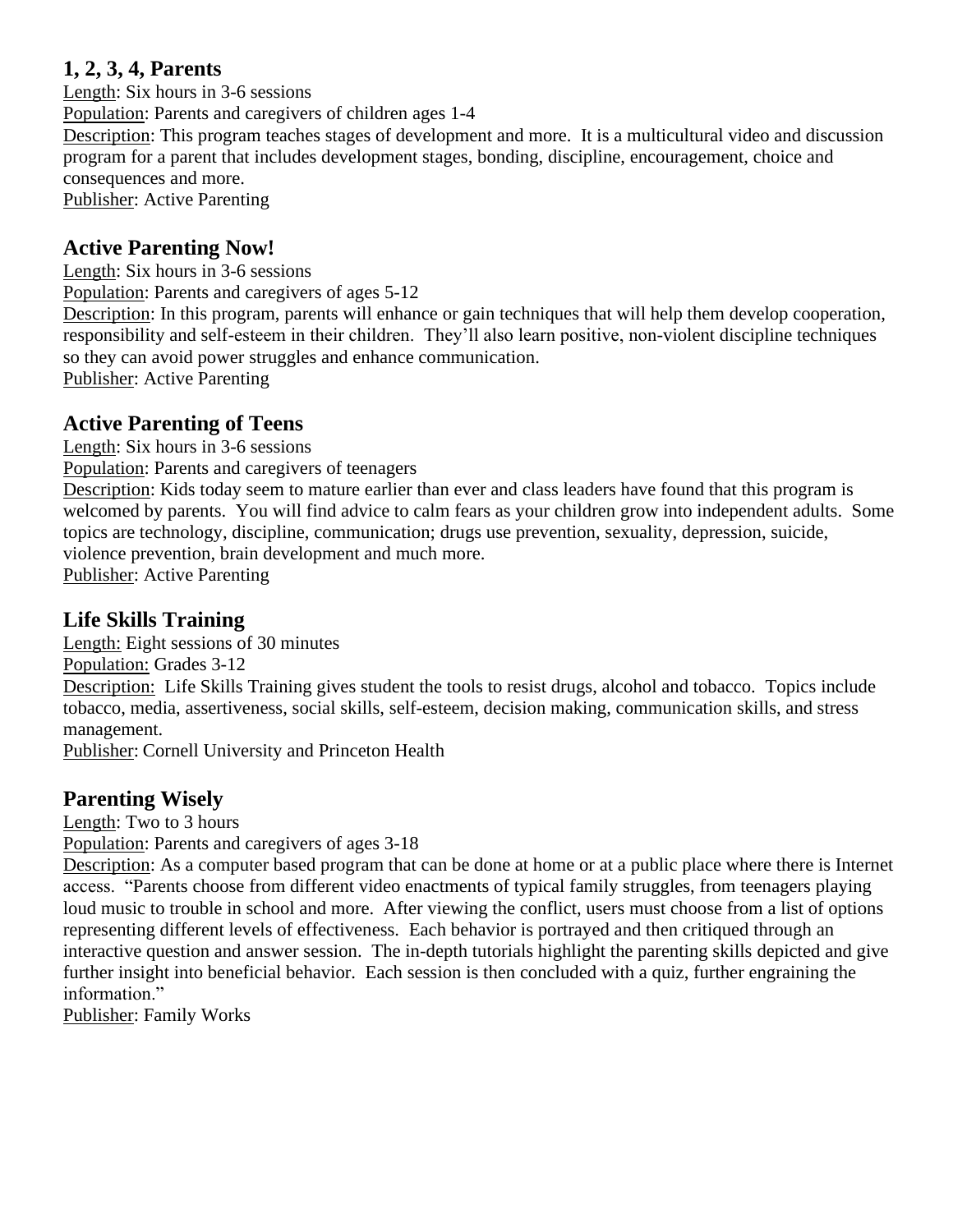# **Second Step**

Length: Varying number of sessions (depending on grade level) at 30 minutes each Population: Grades PreK - 12 Description: Second Step is a character education curriculum that addresses interpersonal violence among students. It is designed to reduce their impulsive and aggressive behavior and increase their level of social competence through empathy training, interpersonal problem solving, behavioral skill training, and anger management.

Publisher: Committee for Children

### **Teen Intervene**:

Length: Two to three 1 hour sessions Population: Teens Description: Teen Intervene is an intervention program for students who are at risk for substance abuse, whether they have started using or not. A trained professional meets with them and has sessions on what they are using and consequences, strategies to overcome barriers and a session with a parent to help them focus on being a good model and how to help their child. Publisher: Hazelden

# **Too Good for Drugs**

Length: Seven sessions of 30-60 minutes Population: Grades K-HS

Description: Too Good for Drugs builds on students' resiliency by teaching them how to be socially competent and autonomous problem solvers. TGFD focuses on developing personal and interpersonal skills to resist peer pressures, goal setting, decision making, bonding with others, having respect for self and others, managing emotions, effective communication, and social interactions. The program also provides information about the negative consequences of drug use and the benefits of a nonviolent, drug-free lifestyle. TGFD has developmentally appropriate curricula for each grade level. Publisher: Mendez Foundation

# **Too Good for Violence**

Length: Seven sessions of 30-60 minutes Population: Grades K-HS

Description: Too Good for Violence K-8 is a universal, school-based violence prevention and character education program that teaches the skills and builds the character students need to treat others respectfully and get along peacefully. Lesson topics include feelings, social skills, and anger management. Publisher: Mendez Foundation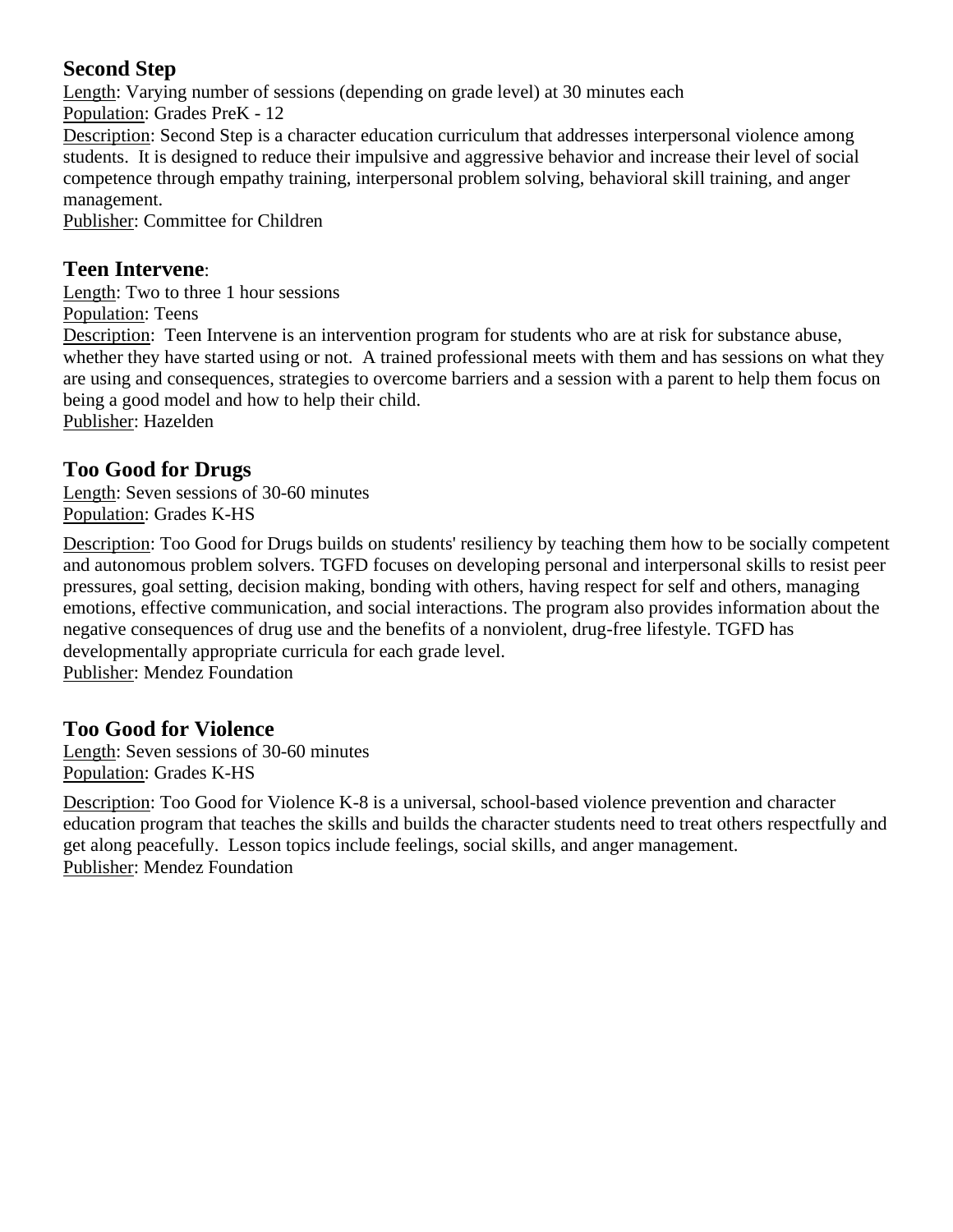# **Additional Programs**

# **Bully-Free Living for Middle School Students**

Length: 1 hour Population: Middle school students Description: A ready-to-use interactive PowerPoint presentation that helps young people understand various forms of bullying, psychological effects of bullying on each person involved, ways to handle and prevent bullying, and sources of help and support. Manufacturer: Channing-Bete

# **Girl's Group/ Boy's Group**

Length: 30 minutes - 1 hour

Population: Any school age group

Description: This is a custom design program that is coordinated with someone in the school and is open to girls/ boys to attend a program that is just for them. Topics vary depending on age of group, size of group and needs of the group.

# **Living Well Tobacco Free**

Length: Eight sessions of 45-60 minutes

Population: Anyone

Description: Helps smokers to quit as well as treating tobacco use and dependence. Topics include the negative impact of tobacco, how to quit, relapse prevention and stress management. The goal is to get a group to set a recovery date together, to be support for one another through their quit attempt. Publisher: American Cancer Society

### **Not On Tobacco**

Length: Ten sessions of 30-60 minutes Population: Teens

Description: Not On Tobacco (N-O-T) is a voluntary program for teens who want to quit smoking. It is the most researched, most widely used and most successful such program in the United States. Topics discussed include why people smoke, addiction, impact of smoking and quitting on the mind and body, how to quit, relapse prevention and stress management.

Publisher: American Lung Association

# **Project ALERT**

Length: Eleven lessons of 30-60 minutes Population:  $7<sup>th</sup>$  and  $8<sup>th</sup>$  Grade

Description: Project ALERT is a drug prevention program for middle school students. Studies have proven the program effective at helping young people identify and resist pressure that lead to experimentation with drugs, and at preventing teenage experimenters from becoming regular users of alcohol, tobacco or other drugs. Publisher: Foundation for a Drug Free Tomorrow

# **Project TNT (Project Towards-No-Tobacco Use)**

Length: Ten sessions of 30-50 minutes

Population: Middle School Students

Description: Project TNT is a school-based prevention project designed to delay the initiation and reduce the use of tobacco by middle school children. Topics include effective listening and communication, self esteem, assertiveness and refusal skills, media literacy, social activism and the consequences of tobacco use. Publisher: University of South California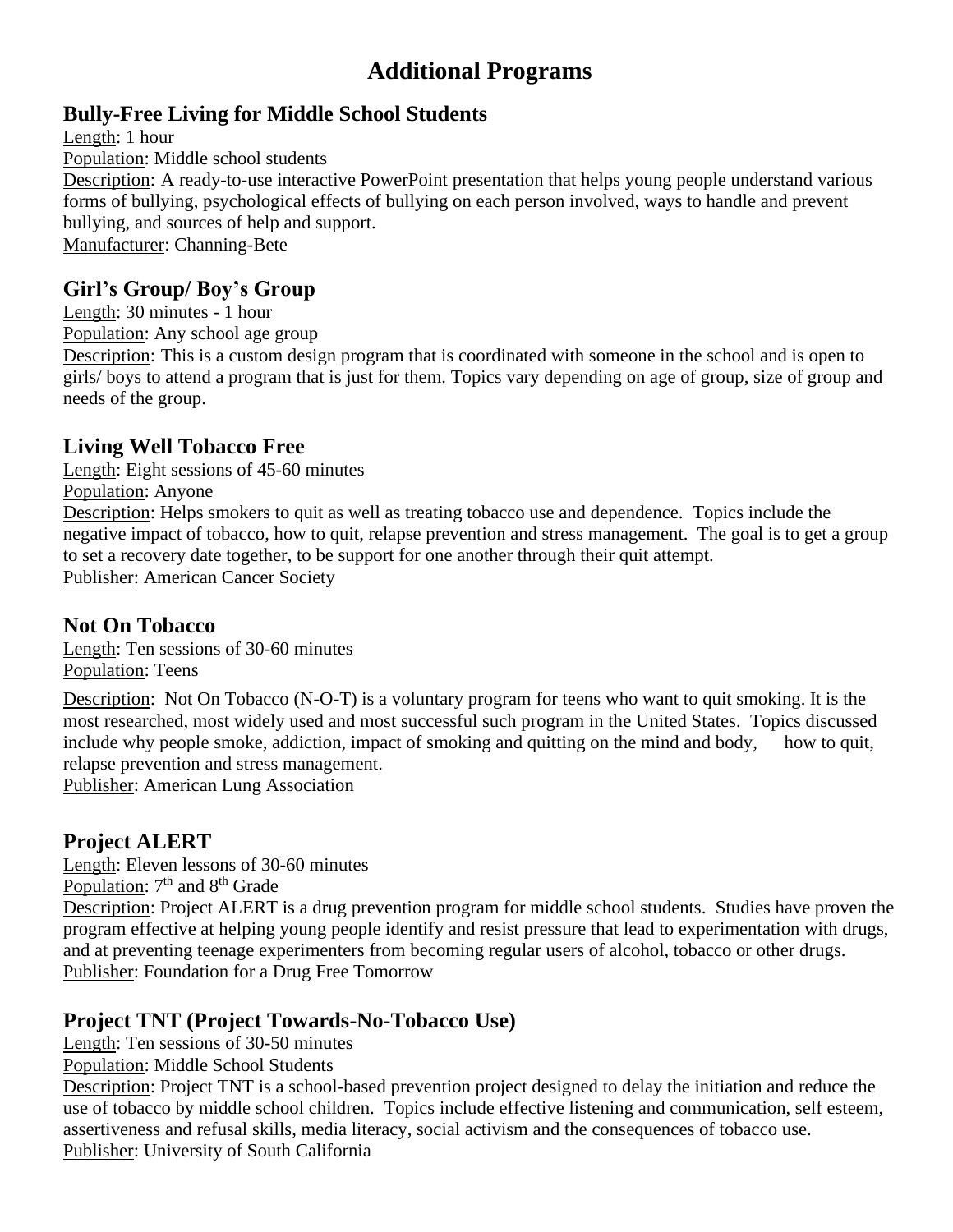### **Smoking Cessation Classes**

We offer a 7-week tobacco cessation program utilized by the Mayo Clinic and the Tobacco Cessation Center at Arnot Health. This program looks at motivation to change, steps towards change, roadblocks, NRT's and more.

# **Talking about Touching**

Length: Fourteen sessions of 15 minutes Population: Pre K-3 Description: This curriculum is designed to help children learn safety skills and how to protect their personal safety. Talking About Touching reinforces children addressing any issues or concerns they have about anything with parents, caregivers and/or schools staff. Manufacturer: Committee for Children

# **Tobacco Free Living for Teens**

Length: 1 hour Population: Teens

Description: A ready-to-use interactive PowerPoint presentation that helps teens gain a clear understanding of the health and safety risks incurred by tobacco use -- including those associated with tobacco use by young people. They learn how a tobacco addiction develops, how peers and the media can influence the start of tobacco use, and how to stay smoke-free for life.

Manufacturer: Channing-Bete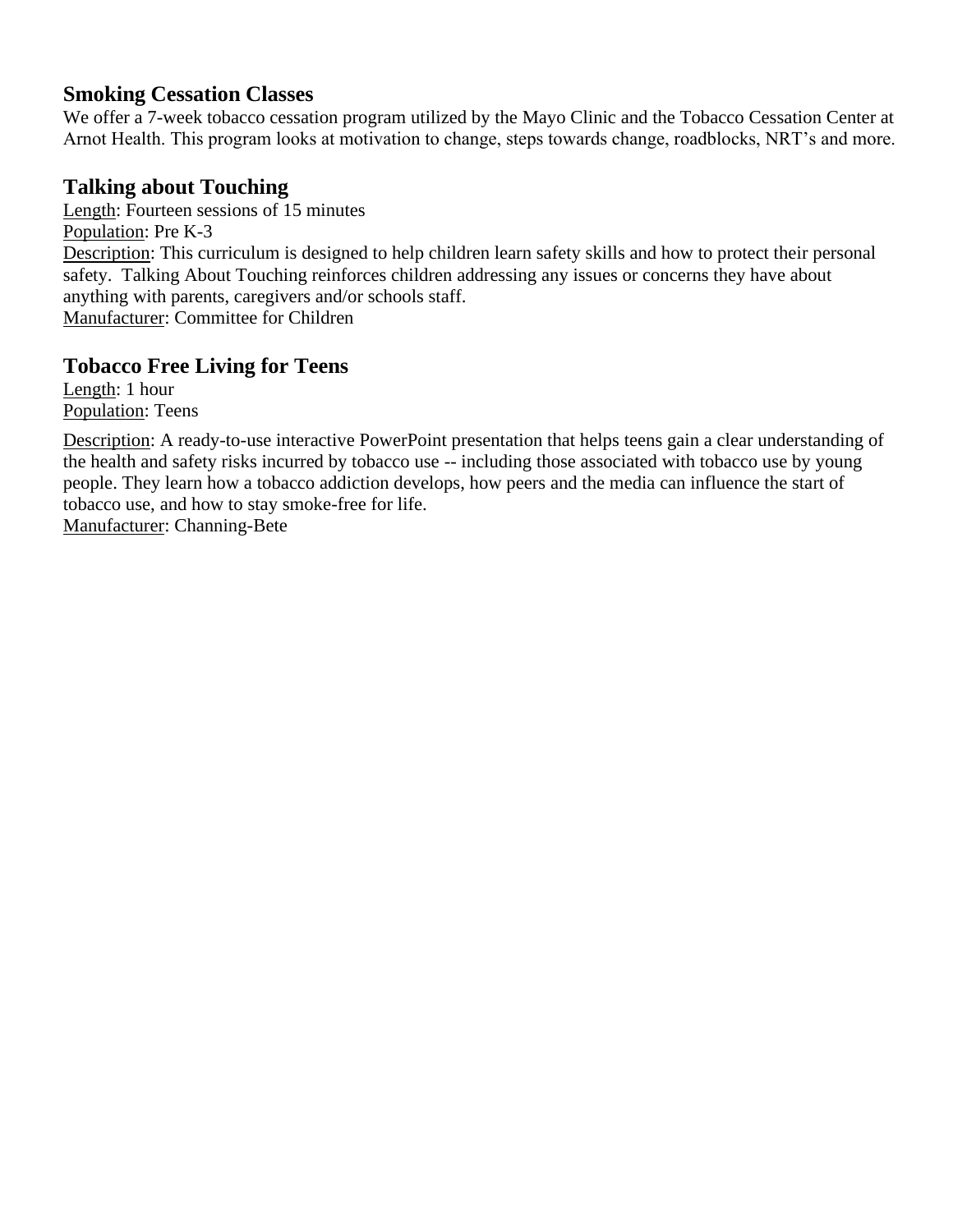### **Custom Design Programs**

Each presentation is specifically developed in order to meet the current trends and needs of the intended audience. The length of each presentation varies. Programs are based on your time, topic and audience needs.

#### **Potential Topic Ideas** *(not limited to the following)*

- Adolescent Drug Trends
- Active Listening
- Anger Management
- Boundaries
- Budgeting/ Money Management
- Bullying (kids program)
- Bullying (for adults and parents)
- Caffeine Awareness
- Cheating, Stealing
- Co-Dependency
- Communication
- Consequences and Responsibility
- Critical Thinking/ Logical Thinking
- Cyber-Safety
- Decision Making/Healthy Choices
- Dignity for All Students Act
- Diversity/Stereotyping
- Drivers Ed (drunk, drugged, distracted driving awareness)
- Drug and Alcohol Updates
- Eating Disorders
- Fetal Alcohol Spectrum Disorders
- Following Directions
- Friendship
- Gambling Awareness
- Goal Setting
- Gossip/ Rumors
- Healthy Lifestyles
- Healthy Relationships
- Heroin Awareness
- Hygiene
- Impacts of Family Substance Abuse on the Developing Child
- Increasing Self-Awareness
- Independence
- Introduction to Tobacco Cessation
- Kinship Speakers people in recovery sharing their life's story with others
- Lying/ Honesty
- Manners
- Maturity
- Methamphetamine Awareness
- Middle School Transitions
- Nutrition
- Peer Pressure
- Personal Safety
- Positive Recovery Activities
- Positivity
- Relapse Prevention
- Respect
- Responsibility
- Self Esteem
- Self-Injurious Behaviors in Adolescents
- Signs/Symptoms of Use
- Social Skills
- Stress Management
- Summer Safety
- Synthetic Drugs
- Talking to kids about the tough stuff
- Team Building
- Thankfulness/ Gratitude
- Tobacco (Smoking and Chewing)
- Working with Difficult Students